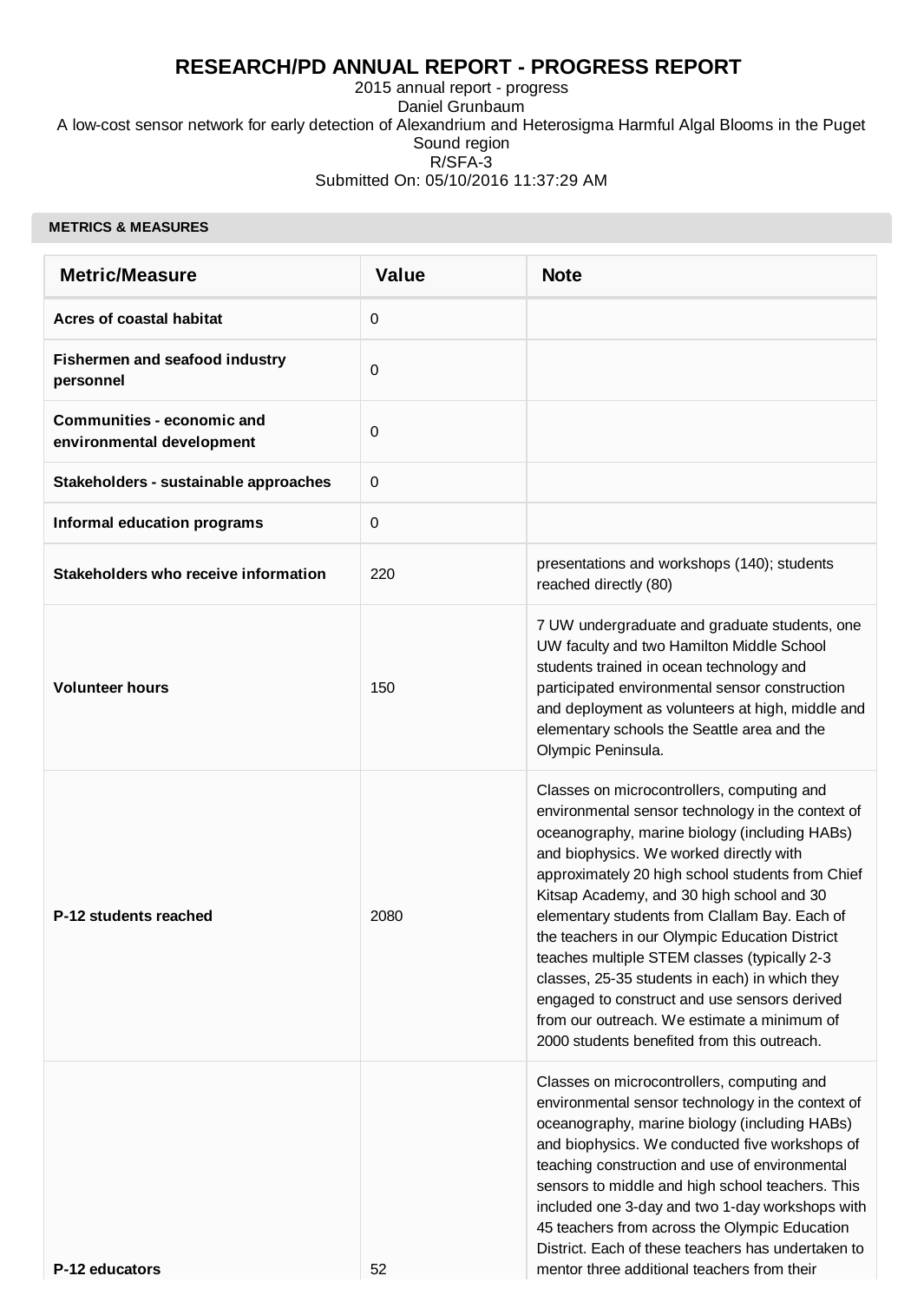#### **REQUESTED INFORMATION**

# **Publications**

No **Publications** information reported

#### **Students Supported**

**Sasha Seroy** (New Student) **sseroy@uw.edu University of Washington, Oceanography**

**Field of Study:** Oceanography **Advisor:** Grunbaum **Degree Type:** MS **Degree Year:** 2017

**Student Project Title:** Ocean change impacts on trophic interactions within marine communities

**Involvement With Sea Grant This Period (capstone, fellow, intern, etc.):** graduate student researcher

**Post-Graduation Plans (employer, grad school, etc.):** faculty or professional scientist

**Was this thesis/dissertation supported by Sea Grant?:** No

**Thesis / Dissertation:** 

**New or Continuing?:** New

**Degree awarded this reporting period?:** No

**Financially supported?:** Yes

**Katherine Beaumont** (New Student) **kob29@uw.edu University of Washington, Oceanography**

**Field of Study:** Oceanography **Advisor:** Keister/Grunbaum **Degree Type:** MS **Degree Year:** 2018

**Student Project Title:** Plankton swimming behavioral responses to ocean acidification and hypoxia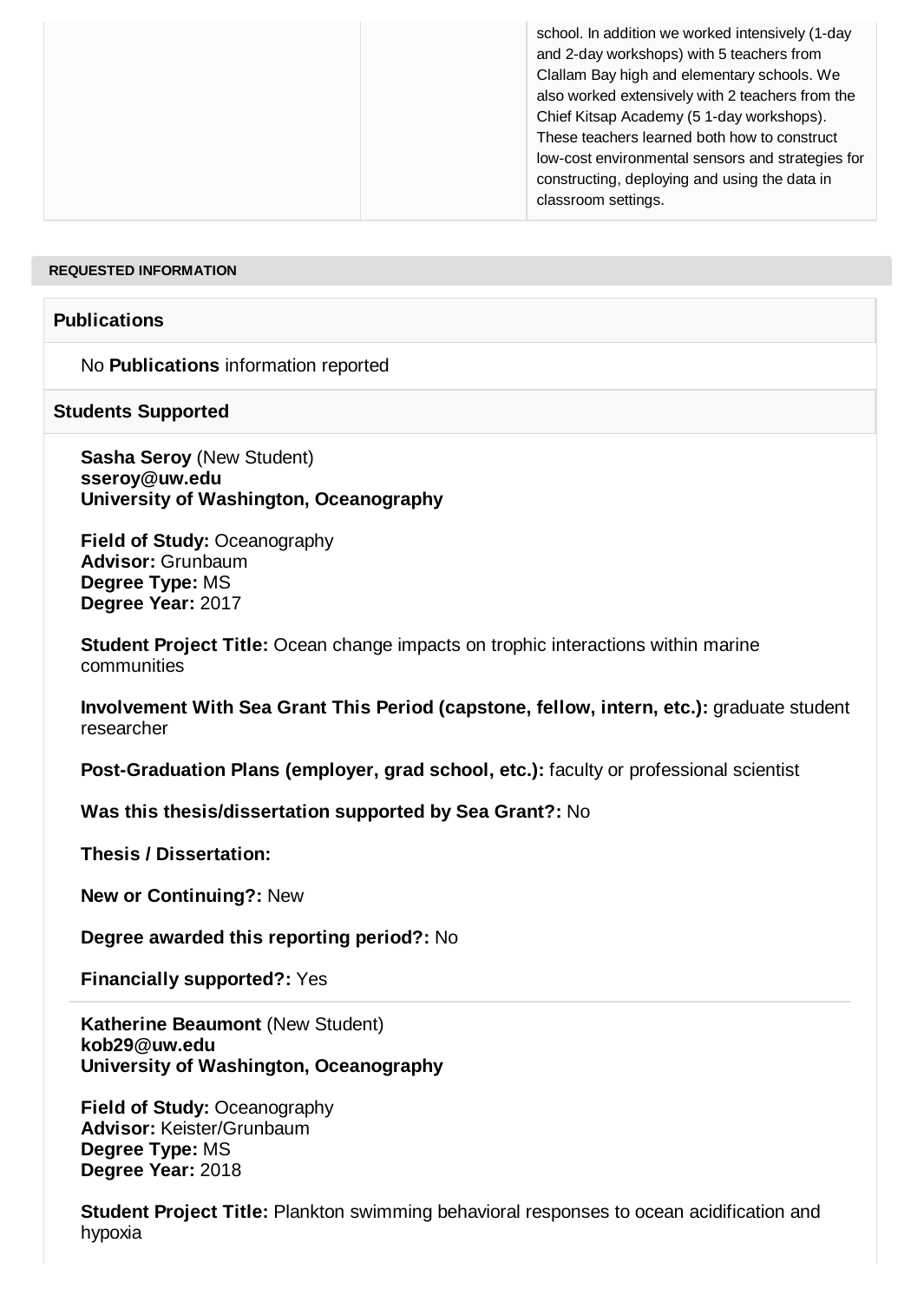**Involvement With Sea Grant This Period (capstone, fellow, intern, etc.):** graduate student researcher

**Post-Graduation Plans (employer, grad school, etc.):** faculty or professional scientist

**Was this thesis/dissertation supported by Sea Grant?:** No

**Thesis / Dissertation:** 

**New or Continuing?:** New

**Degree awarded this reporting period?:** No

**Financially supported?:** Yes

**Owen Coyle** (Continuing Student) **ocoyle@uw.edu University of Washington, Oceanography**

**Field of Study:** Oceanography **Advisor:** Grunbaum **Degree Type:** MS **Degree Year:** 2016

**Student Project Title:** A real-time remote sensor for the enumeration of the harmful alga Heterosigma akashiwo

**Involvement With Sea Grant This Period (capstone, fellow, intern, etc.):** graduate student researcher and educator

**Post-Graduation Plans (employer, grad school, etc.):** University faculty or STEM teacher

**Was this thesis/dissertation supported by Sea Grant?:** Yes

**Thesis / Dissertation:** A real-time remote sensor for the enumeration of the harmful alga Heterosigma akashiwo

**New or Continuing?:** continuing

**Degree awarded this reporting period?:** Yes

**Financially supported?:** Yes

## **Narratives**

**Grunbaum 2016 Update Narrative Uploaded File:** [WSG2016\\_narrative.pdf](http://esg.wsg.washington.edu/index.php?module=Narratives&action=DownloadFile&record=23783&fileid=23784)

### **Partners This Period**

### **Chief Kitsap Academy**

**Types:** Academic Institution **Scale:** Tribal **Notes:**

**American Gold Seafoods Types:** Industry/Business **Scale:** LOCAL **Notes:**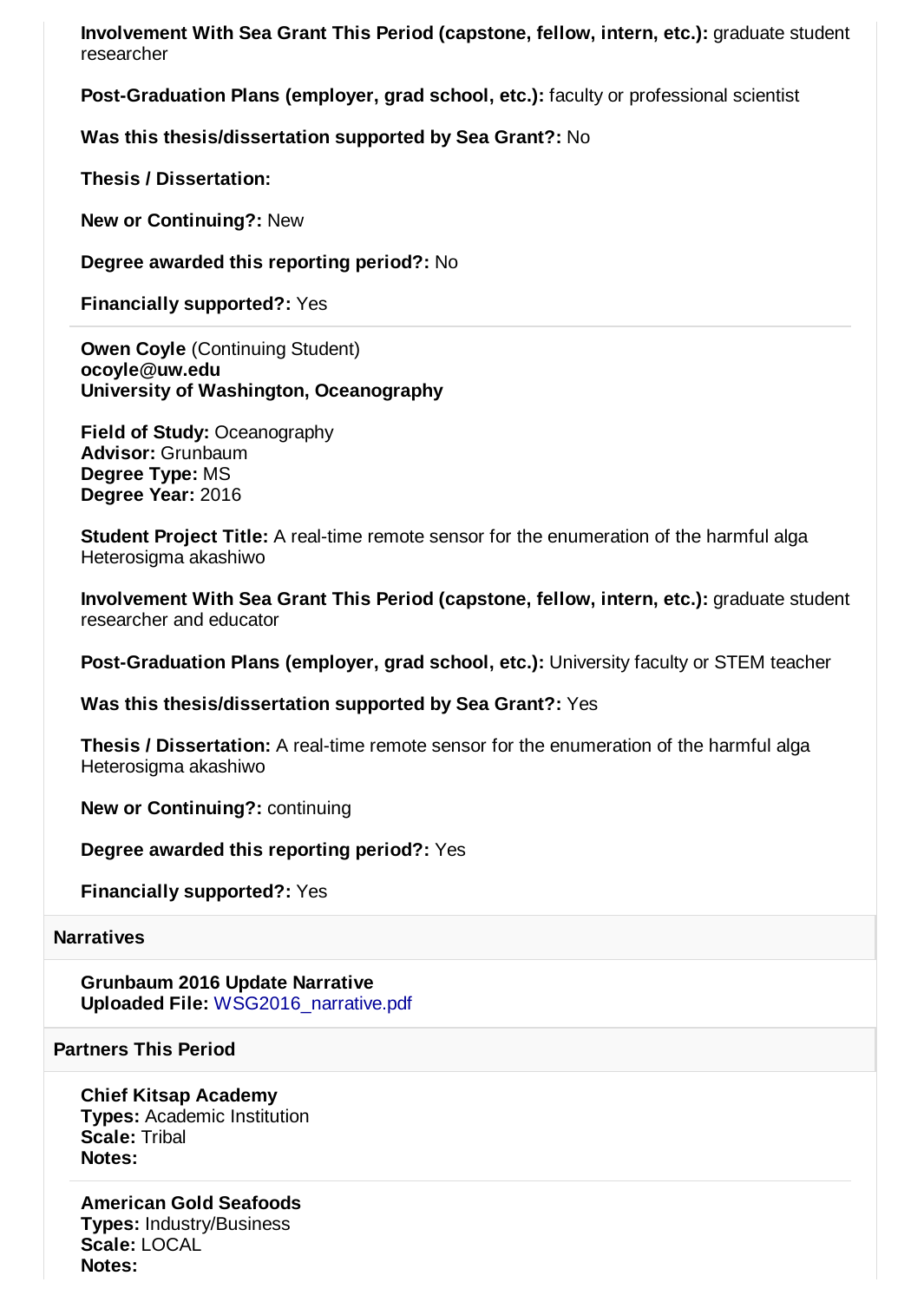# **Taylor Shellfish Farms**

**Types:** Industry/Business **Scale:** LOCAL **Notes:**

## **Society for Integrative and Comparative Biology**

**Types:** Academic Institution **Scale:** FEDERAL or NATIONAL **Notes:**

**Wallingford Imaging Systems Types:** Industry/Business **Scale:** LOCAL **Notes:**

**Center for Wooden Boats Types:** NGO **Scale:** LOCAL **Notes:**

# **Suquamish Tribe**

**Types:** Government **Scale:** Tribal **Notes:**

# **SoundToxin**

**Types:** Sea Grant Program **Scale:** REGIONAL **Notes:**

# **TLCZ Shellfish**

**Types:** Industry/Business **Scale:** LOCAL **Notes:** John Hansen

# **Clallam Bay High and Elementary School**

**Types:** Academic Institution **Scale:** LOCAL **Notes:**

#### **STANDARD QUESTIONS**

| <b>Impacts and Accomplishments</b> |                                                                                                                                                                                     |
|------------------------------------|-------------------------------------------------------------------------------------------------------------------------------------------------------------------------------------|
| (1)                                |                                                                                                                                                                                     |
| <b>Type</b>                        | impact                                                                                                                                                                              |
| Title                              | Washington Sea Grant researchers enlist students,<br>teachers and 3-D printers in building a low-cost<br>system to detect toxic marine algae and learn about<br>marine environments |
|                                    | A new generation of low-cost technologies—3-D<br>printers, micro-controllers, cellphone imagers-<br>offers the potential to produce transformative                                  |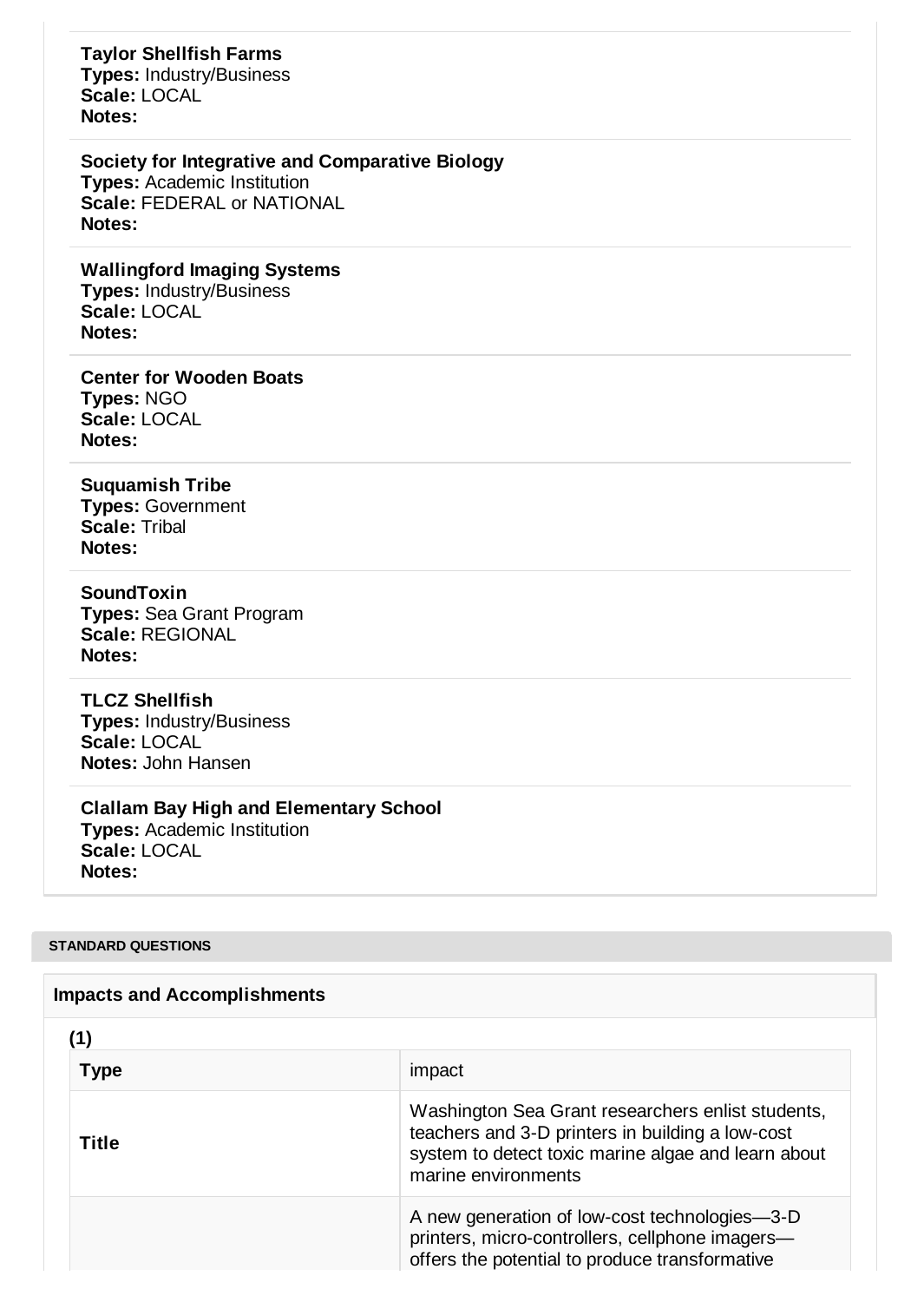| <b>Relevance</b>             | sensors for real-time, networked monitoring of toxic<br>algae and other marine phenomena. The<br>technologies advance harmful bloom prediction; they<br>also create a natural synergy between scientific<br>requirements, students' interests and societal needs<br>for a more technologically-informed workforce.                                                                                                                                                                                                                                                                                                                                                                                                                                                                                                              |
|------------------------------|---------------------------------------------------------------------------------------------------------------------------------------------------------------------------------------------------------------------------------------------------------------------------------------------------------------------------------------------------------------------------------------------------------------------------------------------------------------------------------------------------------------------------------------------------------------------------------------------------------------------------------------------------------------------------------------------------------------------------------------------------------------------------------------------------------------------------------|
| <b>Response</b>              | Washington Sea Grant-supported researchers<br>provided teachers and students with hands-on tools,<br>curricula and assistance to take advantage of this<br>synergy. The team developed ocean technology and<br>engineering instructional materials for STEM<br>education initiatives—including the Olympic STEM<br>Partnership Program-ran workshops, and<br>developed a webinar for teachers on how to<br>construct temperature sensors with students. They<br>developed data-logging sensors coded with user-<br>friendly software that is easy for students to program<br>and operate. Working with Clallam Bay teachers and<br>students, the team taught oceanography topics<br>spanning ocean technology and ecology such as<br>harmful algal blooms, biophysics of organism<br>sensing and locomotion, and data analysis. |
| <b>Results</b>               | Team members directly engaged 45 middle and high<br>school teachers, indirectly involved 90 others and<br>reached 2,080 students. Students from the<br>Suquamish Tribe's Chief Kitsap Academy were able<br>to construct and deploy marine sensors and analyze<br>and interpret their data. Graduate students worked<br>with a class at Seattle's Jane Adams Middle School<br>to build and deploy sensors in the school's wetland.                                                                                                                                                                                                                                                                                                                                                                                               |
| Recap                        | Washington Sea Grant researchers empowered<br>students to build and use instruments for monitoring<br>local environments, offering an effective, low-cost<br>approach for advancing STEM education.                                                                                                                                                                                                                                                                                                                                                                                                                                                                                                                                                                                                                             |
| <b>Comments</b>              |                                                                                                                                                                                                                                                                                                                                                                                                                                                                                                                                                                                                                                                                                                                                                                                                                                 |
| <b>Primary Focus Area</b>    | Ocean Literacy and Workforce Development                                                                                                                                                                                                                                                                                                                                                                                                                                                                                                                                                                                                                                                                                                                                                                                        |
| <b>Secondary Focus Areas</b> |                                                                                                                                                                                                                                                                                                                                                                                                                                                                                                                                                                                                                                                                                                                                                                                                                                 |
| <b>Goals</b>                 | The future workforce is skilled in disciplines critical to<br>coastal and ocean economies and ecosystem health.                                                                                                                                                                                                                                                                                                                                                                                                                                                                                                                                                                                                                                                                                                                 |
| <b>Partners</b>              | Chief Kitsap Academy Clallam Bay School Jane<br>Adams Middle School Hamilton Middle School<br><b>Olympic STEM Partnership Program SoundToxins</b><br>Suquamish Tribe Wallingford Imaging Systems<br>Washington State Office of the Superintendent of<br><b>Public Instruction</b>                                                                                                                                                                                                                                                                                                                                                                                                                                                                                                                                               |
|                              | * Type impact * Title Washington Sea Grant research<br>develops low-cost instrument for quantitative remote<br>sensing of harmful algae * Relevance The fish-killing<br>rhaphidophyte Heterosigma is a primary causes of<br>harmful algal blooms (HABs) in Puget Sound. While                                                                                                                                                                                                                                                                                                                                                                                                                                                                                                                                                   |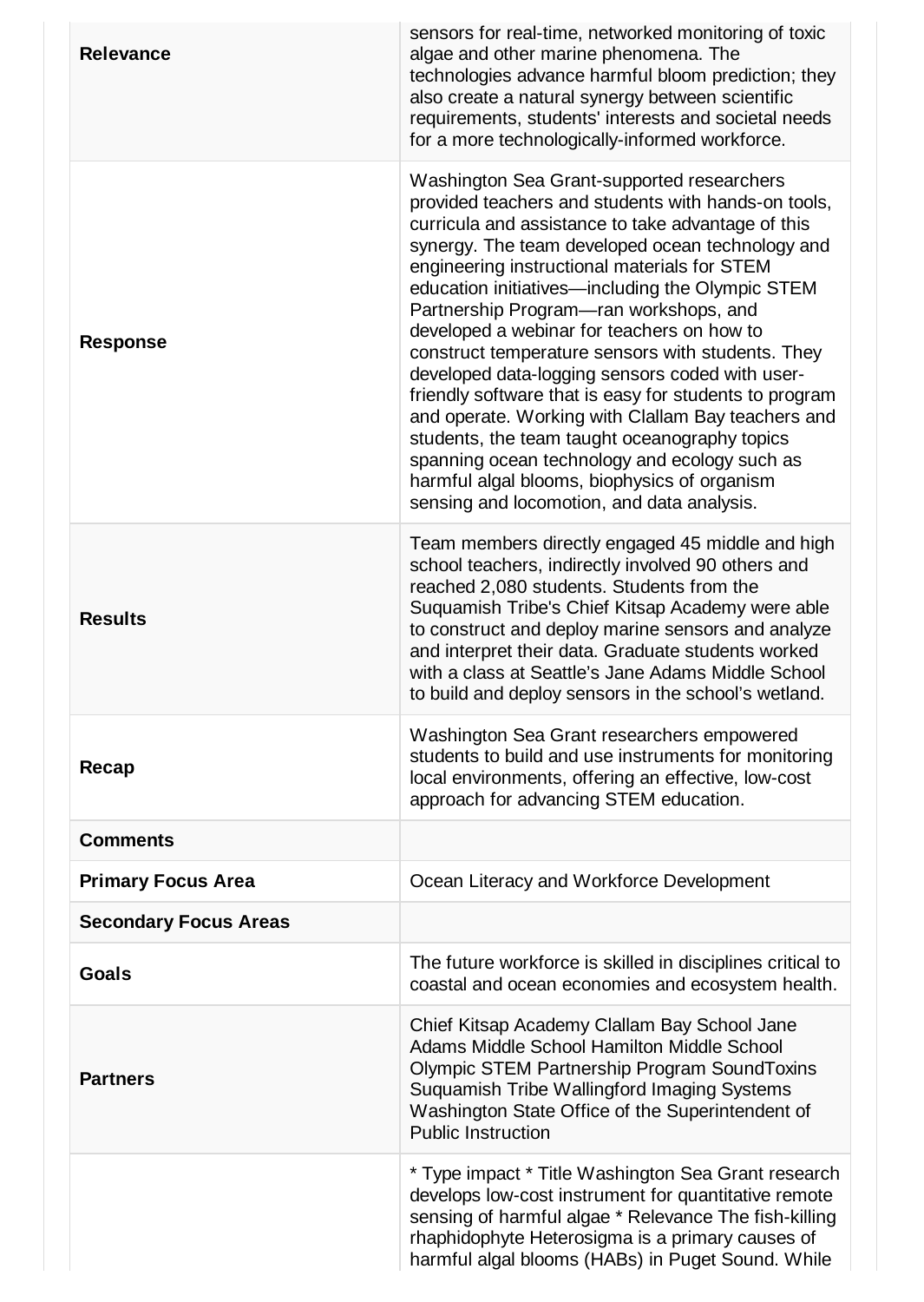monitoring programs are maintained throughout western Washington, efforts to mitigate damage to fisheries and aquaculture operations are hamstrung by current inability to predict or model HAB events. Low-cost approaches to quantifying cell populations before and during blooms would dramatically boost preparedness and could also support a wide range of other research and monitoring needs, such as statemandated temperature monitoring of oyster beds. \* Response Researchers developed a quantitatively accurate and verified remote, low-power microimaging HAB sensors based on previous Washington Sea Grant funding to enable inexpensive, widely distributed real-time automated sensors. The instrument automatically uploads summary data including the number and swimming characteristics of Heterosigma cells present in the water column. Additionally, the instrument can be programmed to assess the whole mesoplankton community, rather than solely Heterosigma cells. \* Results Quantitatively accurate automated monitoring has made it possible to track the widely varying abundance and behavior of different Heterosigma strains. The new technologies significantly improved onboard image capture and onsite image analysis. By enahncing accuracy of abundance and behavior assays while maintaining low per-unit costs, the new instruments enable realtime in-water monitoring and data integration with predictive geophysical models by students and citizen scientists such as WSG's SoundToxins monitors. The approach has opened new educational opportunities and possibilities for networked citizen science research. \* Recap Washington Sea Grantsupported research develops and refines transformative low-cost sensor technology for realtime, networked monitoring of toxic algae and other marine phenomena, opening new possibilities for harmful bloom prediction and engagement of citizen scientists. Comments Primary Focus Area Sustainable Fisheries and Aquaculture Secondary Focus Areas Healthy Coastal Ecosystems,Ocean Literacy and Workforce Development Goals Ocean and coastal resources are managed using ecosystem-based approaches.,Aquaculture operations and shellfish harests are safe, environmentally sustainable and support economically prosperous businesses.,The future workforce is skilled in discilines critical to coastal and ocean economies and ecosystem health. Partners American Gold Seafoods Chief Kitsap Academy Clallam Bay School Ocean Inquiry Project Society for Integrative and Comparative Biology SoundToxin Suquamish Tribe Taylor Shellfish Farms University of Washington Wallingford Imaging Systems ---------- -------------------- \* Title Washington Sea Grant research develops intuitive, easy-to-build environmental sensors for STEM education \*

**PI Draft**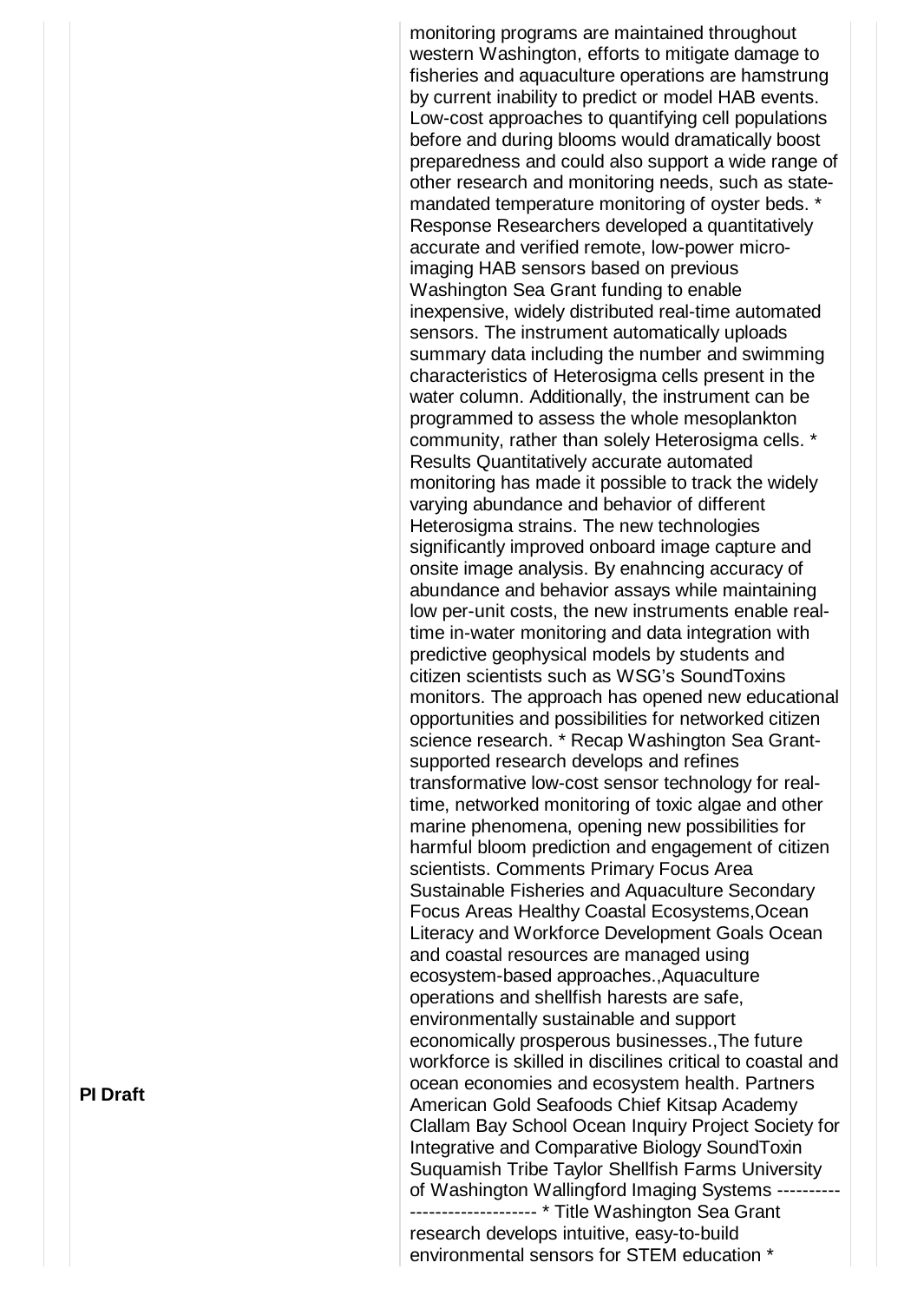Relevance Environmental sensors based on microcontrollers provide a natural synergy between scientific requirements, students' interests and the societal needs for a more technologically-informed workforce. However, the software that runs most microprocessors is complex and difficult for many students, stakeholders and other citizens to understand, use and troubleshoot. \* Response New low-cost, high performance microprocessors running on the python programming language provide a greatly improved learning and sampling design platform for environmental monitoring. Unlike standard microprocessor control systems, Python is designed to be interactive and intuitive for new users, and the version engineered for microcontrollers ("Micropython") is stable and well documented. \* Results New environmental sensors based on microcontrollers running Python have been developed and tested in K-20 classroom settings as platforms for enhancing technological and quantitative skills. By enabling scientifically informative, inexpensive crowd-sourced environmental sensors to be developed by students and other citizen scientists, this research dramatically increases the potential for high resolution regional monitoring of ocean change. \* Recap Washington Sea Grant-support work synergizes user-friendly microprocessor technology with environmental sensing needs to empower individuals and communities to monitor environmental change. Comments Primary Focus Area Healthy Coastal Ecosystems Secondary Focus Areas Resilient Communities and Economies,Ocean Literacy and Workforce Development Goals Coastal communities and economies are vibrant and resilient.,Coastal communities engage in comprehensive planning and sustainable development.,Communities prepare, respond and adapt to coastal hazards and climate change.,The public is ocean literate.,The future workforce is skilled in discilines critical to coastal and ocean economies and ecosystem health. Partners Olympic STEM Partnership Program, Chief Kitsap Academy, Clallam Bay School Ocean Inquiry Project, Jane Adams Middlle School, Hamilton Middle School, SoundToxin, Suquamish Tribe, University of Washington Wallingford Imaging Systems

### **Tools, Technologies, Information Services / Sea Grant Products**

| <b>Description</b>                      | Low-cost python-based microcontroller data-logging<br>environmental sensors for construction and field<br>deployment by students/stakeholders |
|-----------------------------------------|-----------------------------------------------------------------------------------------------------------------------------------------------|
| Developed (in the reporting<br>period)? | Yes                                                                                                                                           |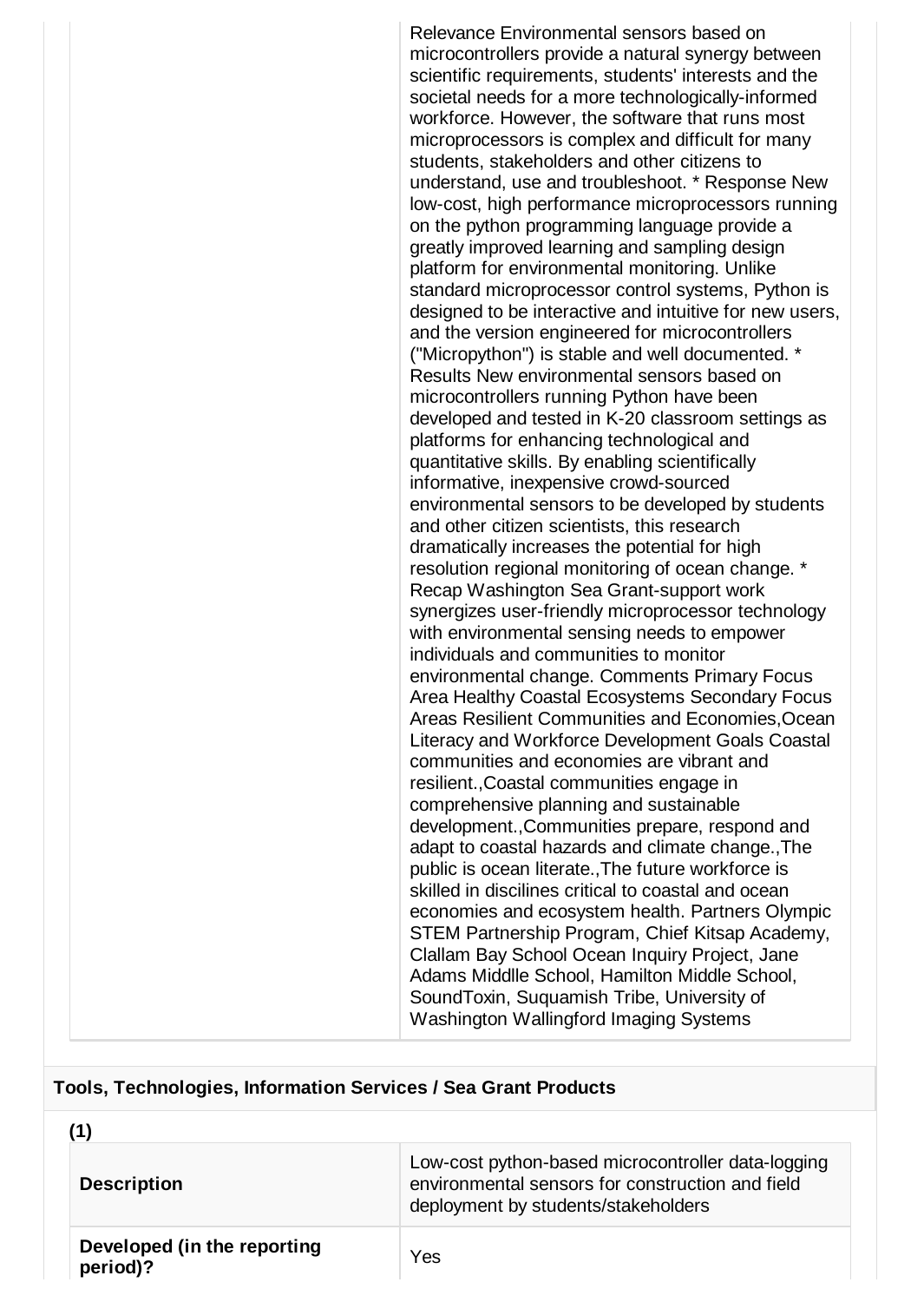| Used (in the reporting period)?      | Yes            |
|--------------------------------------|----------------|
| Used for EBM?                        | N <sub>0</sub> |
| <b>ELWD</b> product?                 | Yes            |
| <b>Number of managers</b>            | 0              |
| <b>Description/Names of managers</b> |                |

# **(2)**

| <b>Description</b>                      | Analytical procedure for quantifying Heterosigma cell<br>population densities from rise times and plateaus in<br>remote sensing video instrument data |
|-----------------------------------------|-------------------------------------------------------------------------------------------------------------------------------------------------------|
| Developed (in the reporting<br>period)? | Yes                                                                                                                                                   |
| Used (in the reporting period)?         | N <sub>0</sub>                                                                                                                                        |
| <b>Used for EBM?</b>                    | <b>No</b>                                                                                                                                             |
| <b>ELWD product?</b>                    | Yes                                                                                                                                                   |
| <b>Number of managers</b>               | $\mathbf 0$                                                                                                                                           |
| <b>Description/Names of managers</b>    |                                                                                                                                                       |

# **(3)**

| <b>Description</b>                      | Low-cost microcontroller-based telemering halocline<br>transmissometer for remote detection and monitoring<br>of Heterosigma HABs. |
|-----------------------------------------|------------------------------------------------------------------------------------------------------------------------------------|
| Developed (in the reporting<br>period)? | Yes                                                                                                                                |
| Used (in the reporting period)?         | No.                                                                                                                                |
| Used for EBM?                           | <b>No</b>                                                                                                                          |
| <b>ELWD product?</b>                    | Yes                                                                                                                                |
| <b>Number of managers</b>               | 0                                                                                                                                  |
| <b>Description/Names of managers</b>    |                                                                                                                                    |

# **Economic Impacts**

No **Economic Impacts** information reported

# **Community Hazard Resilience**

No **Community Hazard Resilience** information reported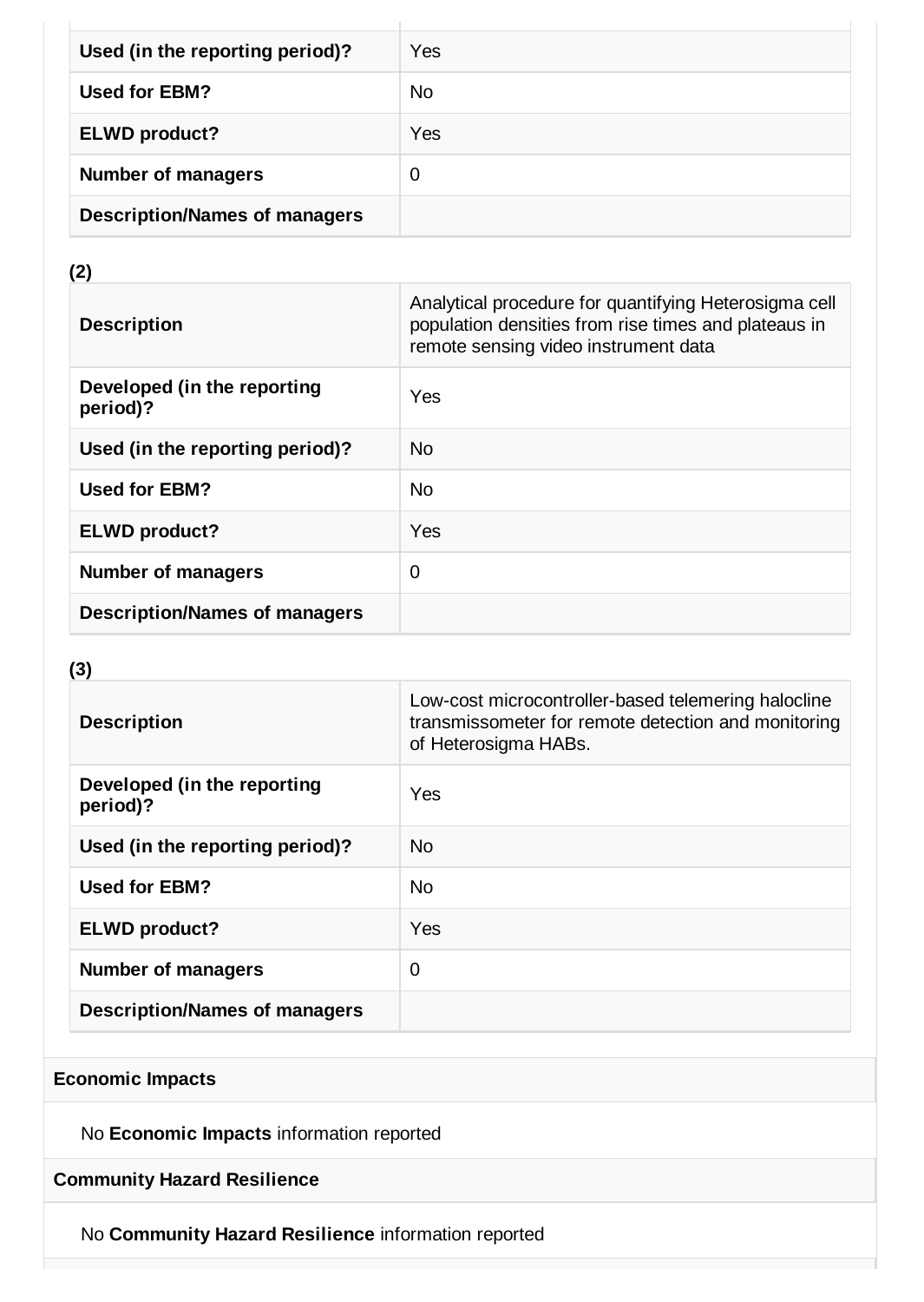| (1)                        |                                                                                                                                                                                                                                                                                                                                     |
|----------------------------|-------------------------------------------------------------------------------------------------------------------------------------------------------------------------------------------------------------------------------------------------------------------------------------------------------------------------------------|
| <b>Type of Event</b>       | Public or professional presentation                                                                                                                                                                                                                                                                                                 |
| <b>Description</b>         | Two-day workshop teaching participants of the<br>Olympic STEM Partnership Program to construct<br>and use networked temperature sensors with their<br>classes. Each participant successfully built and took<br>home their own sensor, with extensive curricular<br>materials to facilitate sensor-building in their own<br>classes. |
| <b>Event Date</b>          | 06-24-2015                                                                                                                                                                                                                                                                                                                          |
| <b>Number of Attendees</b> | 50                                                                                                                                                                                                                                                                                                                                  |

# **(2)**

| <b>Type of Event</b>       | Public or professional presentation                                                                                                  |
|----------------------------|--------------------------------------------------------------------------------------------------------------------------------------|
| <b>Description</b>         | One-day workshop developing classroom strategies<br>for construction and use of networked temperature<br>sensors with their classes. |
| <b>Event Date</b>          | 08-11-2015                                                                                                                           |
| <b>Number of Attendees</b> | 50                                                                                                                                   |

# **(3)**

| <b>Type of Event</b>       | Public or professional presentation                                                                                                                            |
|----------------------------|----------------------------------------------------------------------------------------------------------------------------------------------------------------|
| <b>Description</b>         | Webinar to refine teachers' classroom strategies and<br>troubleshooting skills in construction and use of<br>networked temperature sensors with their classes. |
| <b>Event Date</b>          | 01-28-2016                                                                                                                                                     |
| <b>Number of Attendees</b> | 40                                                                                                                                                             |

# **Leveraged Funds**

| Olympic STEM Partnership Program - Improvement<br>of mathematics and science instruction through<br>partnerships between school districts, institutions of<br>higher learning, ESDs and educational organizations. |
|--------------------------------------------------------------------------------------------------------------------------------------------------------------------------------------------------------------------|
| Mathematics and Science Partnership Program<br>(MSP), Office of the Superintendent of Public<br>Instruction, Washington State                                                                                      |
| 133333                                                                                                                                                                                                             |
| 06-01-2015                                                                                                                                                                                                         |
|                                                                                                                                                                                                                    |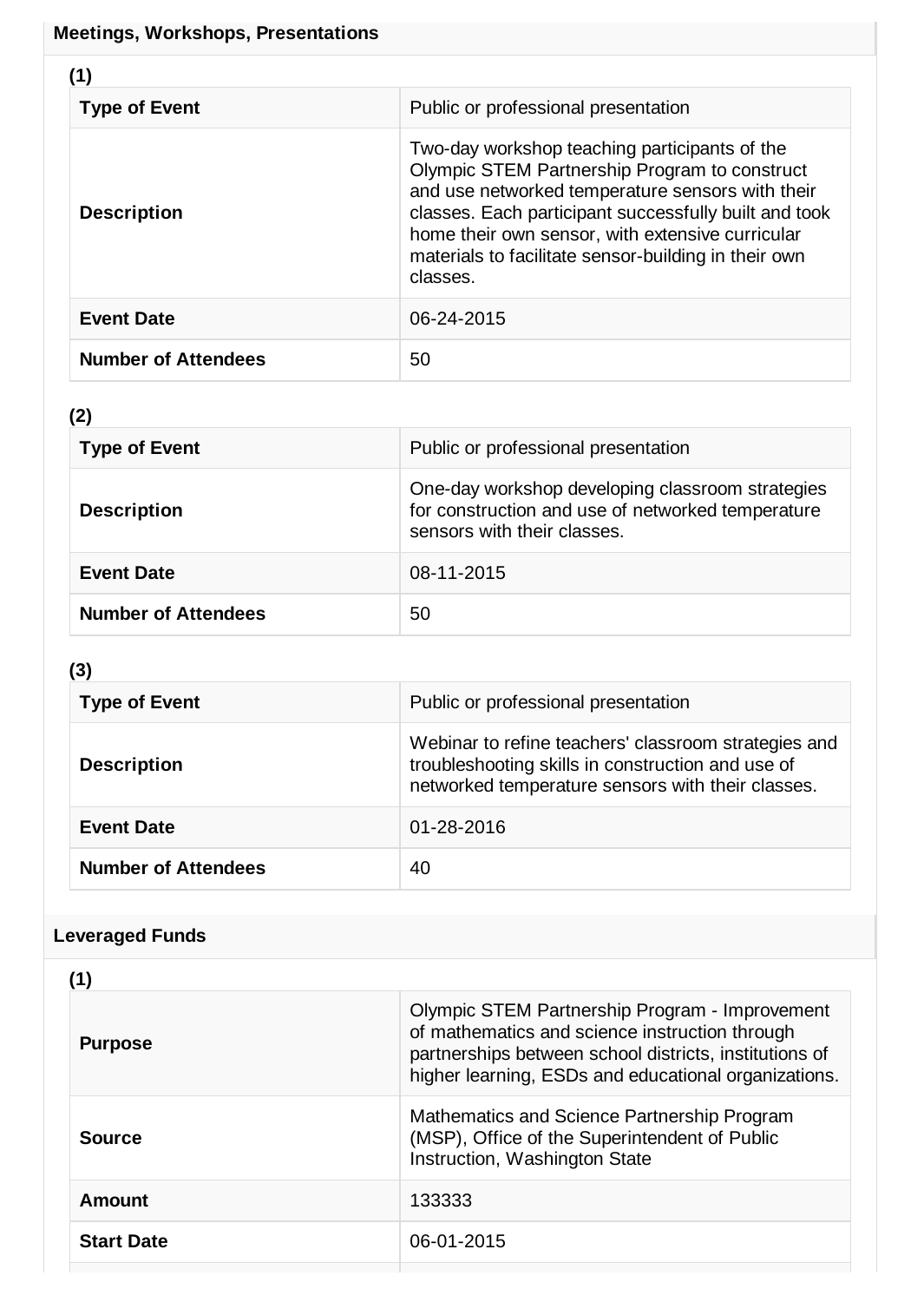| <b>End Date</b>   | 01-31-2016                                                                                                                                                         |
|-------------------|--------------------------------------------------------------------------------------------------------------------------------------------------------------------|
| (2)               |                                                                                                                                                                    |
| <b>Purpose</b>    | A low-cost sensor network for early detection of<br>Alexandrium and Heterosigma Harmful Algal Blooms<br>in the Puget Sound Region - graduate student<br>fellowship |
| <b>Source</b>     | <b>Friday Harbor Labs</b>                                                                                                                                          |
| Amount            | 6000                                                                                                                                                               |
| <b>Start Date</b> | 07-01-2015                                                                                                                                                         |
| <b>End Date</b>   | 08-31-2016                                                                                                                                                         |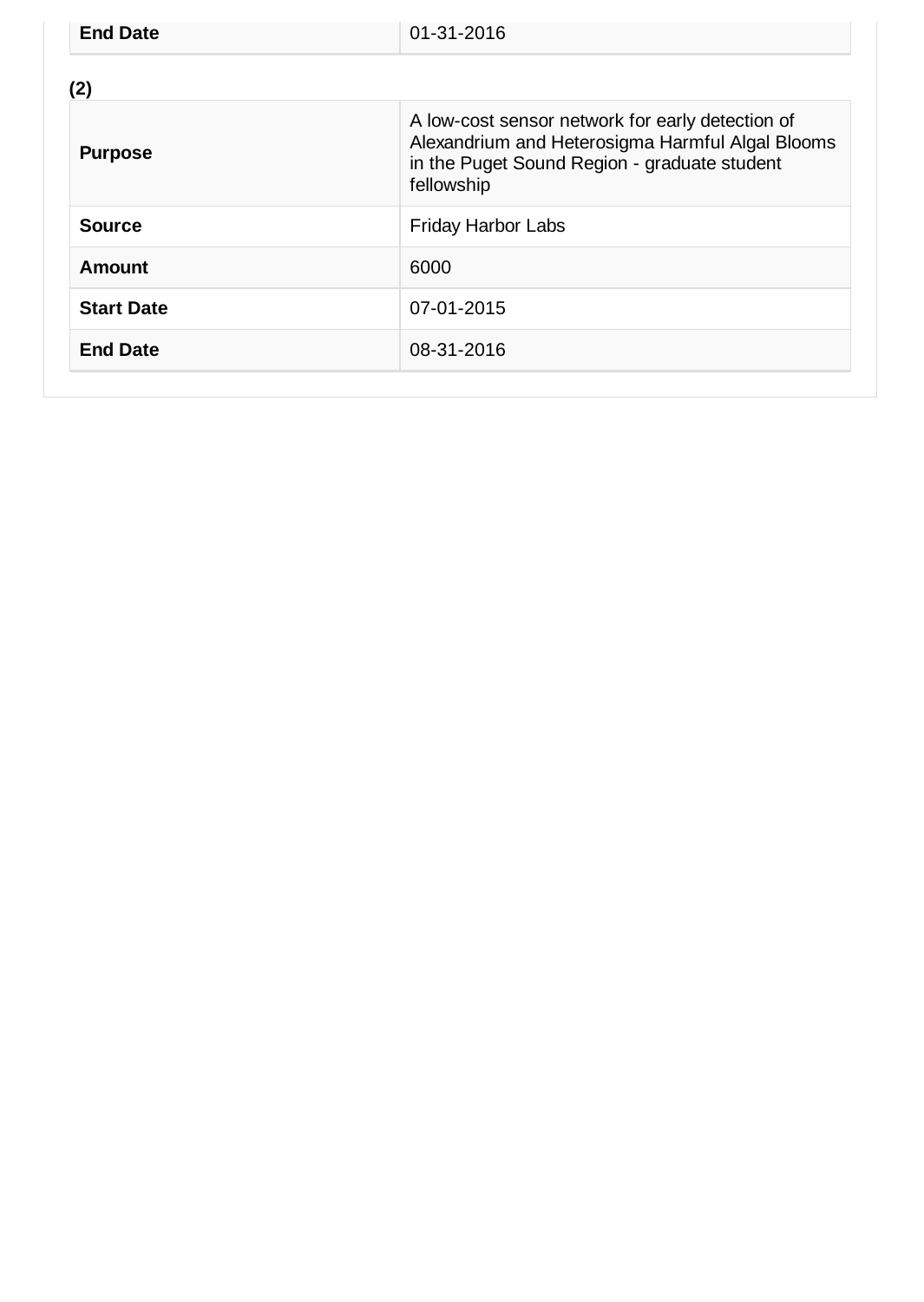## 1) HAB remote sensor development

This year we conducted extensive laboratory studies of the Heterosigma HAB remote sensing instrument to calibrate cell counts in video sequences as quantitative indicators of cell population water. This instrument is designed to be small, light weight, low cost, and easily manufactured and deployed using off-the-shelf and 3D printed components. Its operation takes advantage of *Heterosigma* cells' upswimming behavior and ability to cross strong haloclines that act as barriers to most other plankton and passive particles, which are well characterized from earlier Washington Sea Grant-funded research. Hence inferring cell densities from video requires a detailed understanding of *Heterosigma* swimming behavior, especially diel variations and responses to light and dark. Graduate student Owen Coyle has completed a detailed statistical analysis of rise times and plateaus in video counts, enabling us to estimate cell population densities with relatively high precision. This manuscript, which he is about to submit to Limnology and Oceanography Methods, is the basis of his Masters degree which was awarded in December 2015. Our intent is to deploy our Heterosigma HAB sensors in the field during Summer 2016.

## 2) Crowd-sourced instrumentation for networked marine environmental sensors

In previous research on this grant, we worked with our industry partners Wallingford Imaging Systems to leverage our remote sensor technology by constructing and deploying a first generation of very low cost networked sensors for the marine environment. This included trial deployment of sensor prototypes at an oyster farm near Shelton, WA, at the Center for Wooden Boats (an NGO supporting public education/outreach), and at the Clallam Bay High and Elementary School. We have now upgraded those sensors, so that they can perform video imaging to characterize fish and plankton in the marine environment. We also developed a second generation of networked temperature sensors, which is significantly reduced in size and cost, and substantially improved in battery life and ease of construction, relative to the first. The new sensors use micropython -based microcontrollers to record sensor readings and upload real-time data, making them both more stable and easier to use by stakeholders and students. We developed low-cost methods for constructing environmentally robust strings of digital temperature sensors, to obtain continuous temperature profiles across the top 5-20 meters of the near-shore water column – the most relevant depth range for oyster growers and other stakeholders, and critical information for geophysical modelers. In addition to temperature, we developed a very low-cost *Heterosigma* HAB detector based on transmissometry rather than cell-level imaging, which induces bioconvection to concentrate cells internally to maximize sensitivity. This new sensor is the basis of a Record of Invention filed through the University of Washington. We intend to test-deploy the new generation of sensors during Summer 2016.

# 3) STEM/Ocean Technology Education

We provided ocean technology and curricular materials developed using Washington Sea Grant funding to a number of STEM education initiatives. Engineering is the STEM area in which teachers are typically least prepared to educate students. We engaged with students at the Chief Kitsap Academy of the Suquamish Tribe, teaching them to construct sensors, deploying them in the marine environment in front of their school, and working with them to analyze and interpret their data. We also worked with teachers and students at the Clallam Bay High and Elementary School, teaching them a range of oceanography topics spanning ocean technology, ocean ecology including Harmful Algal Blooms, biophyics of organism sensing and locomotion, and data analysis. Clallam Bay currently has a one of our student-built temperature sensor arrays streaming data. An interdisciplinary team of UW graduate students is working with a Jane Adams Middle School class to build and deploy sensors in their wetland. Our WSG-funded ocean technology is also a central focus of the Olympic STEM Partnership Program, a STEM education initiative directly involving 45 middle and high school teachers and indirectly involving 90 others. Working with this program, we have run three workshops and a webinar